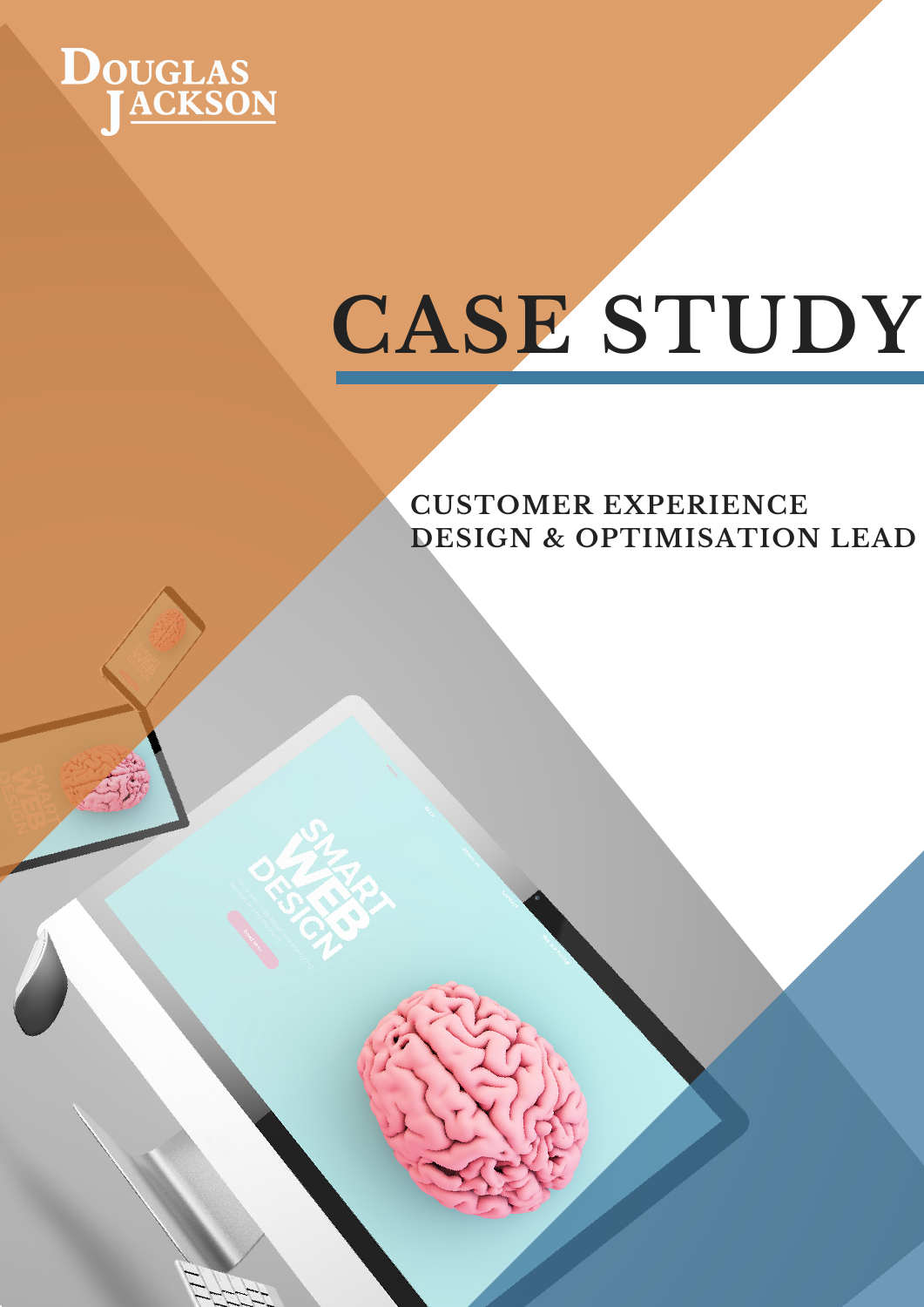# **CUSTOMER EXPERIENCE DESIGN & OPTIMISATION LEAD**

## **Search Details:**

We were approached by this agile fast paced growing insurtech who had recently undergone a new corporate structure and had some subject matter expert skill gaps in their senior leadership team, one of which was a Customer Experience Design and Optimisation Lead role.

This would be a strategic, matrix role who would need to manage the expectation of the business, client partners and deliver the desire and ambitions of the internal stakeholders and board.

They needed a technically competent Customer Experience Designer who could optimise their existing customer journeys, build their new product journeys, build the service content and lead technological and business change to achieve a better customer experience and service delivery.

As they are a rapidly scaling business who have already achieved award recognition and success, a cultural alignment would also be key for this role and search.

**Client: Fast Growth Insurtech Role: Customer Experience Design, Insight Analytics and Optimisation Lead Reporting to the Director - Customer Experience & Service**

### **Requirements:**

- Bring together service and journey design, customer experience optimisation, and the voice of customer
- The role will need a laser focus to look at new customer journeys and to optimise those existing journeys
- Excellent stakeholder engagement and influence to deal with projects stakeholders and partners.
- The ability to face off with senior stakeholders, internally and externally.
- Be good with partners, to temper their requirements, analyse and design a great customer journey and experience.